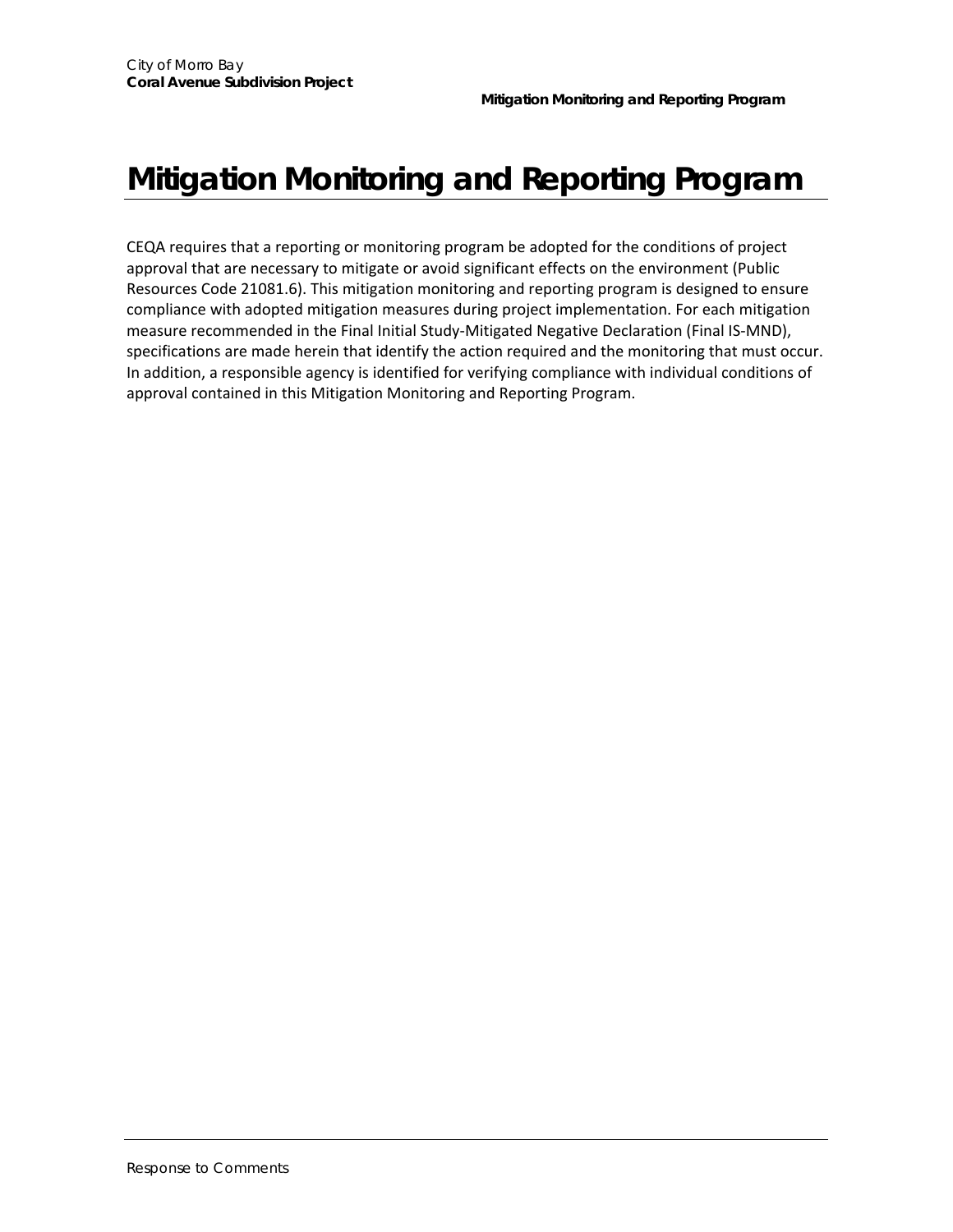| <b>Mitigation Measure</b>                                                                                                                                                                                                                                                                                                                                                                                                                                                                                                   | <b>Action Required</b>                                                                                                            | <b>Monitoring Timing</b>                                     | <b>Monitoring Frequency</b> | Responsible<br>Agency | <b>Compliance Verification</b> |             |                 |  |  |
|-----------------------------------------------------------------------------------------------------------------------------------------------------------------------------------------------------------------------------------------------------------------------------------------------------------------------------------------------------------------------------------------------------------------------------------------------------------------------------------------------------------------------------|-----------------------------------------------------------------------------------------------------------------------------------|--------------------------------------------------------------|-----------------------------|-----------------------|--------------------------------|-------------|-----------------|--|--|
|                                                                                                                                                                                                                                                                                                                                                                                                                                                                                                                             |                                                                                                                                   |                                                              |                             |                       | <b>Initial</b>                 | <b>Date</b> | <b>Comments</b> |  |  |
| <b>Aesthetics</b>                                                                                                                                                                                                                                                                                                                                                                                                                                                                                                           |                                                                                                                                   |                                                              |                             |                       |                                |             |                 |  |  |
| <b>Lighting Plan</b><br>AES-1<br>Prior to issuance of a building permit, a<br>comprehensive lighting plan shall be<br>submitted for review and approval by<br>the City. The lighting plan shall be<br>prepared using guidance and best<br>practices endorsed by the International<br>Dark Sky Association. The lighting plan<br>shall address all aspects of the lighting,<br>including but not limited to all buildings,<br>infrastructure, and driveways. The<br>lighting plan shall include the following<br>at minimum: | Verify implementation of<br>lighting design details<br>through review and<br>approval of the lighting plan<br>and building plans. | Prior to issuance of<br>building permits for<br>the project. | Once                        | City of Morro<br>Bay  |                                |             |                 |  |  |
| The point source of all exterior<br>а.<br>lighting shall be shielded from<br>offsite views.                                                                                                                                                                                                                                                                                                                                                                                                                                 |                                                                                                                                   |                                                              |                             |                       |                                |             |                 |  |  |
| Light trespass from exterior lights<br>b.<br>shall be minimized by directing<br>light downward and utilizing cut-off<br>fixtures or shields.                                                                                                                                                                                                                                                                                                                                                                                |                                                                                                                                   |                                                              |                             |                       |                                |             |                 |  |  |
| Illumination from exterior lights<br>c.<br>shall be the lowest level allowed by<br>public safety standards.                                                                                                                                                                                                                                                                                                                                                                                                                 |                                                                                                                                   |                                                              |                             |                       |                                |             |                 |  |  |
| Exterior lighting shall be designed<br>d.<br>to not focus illumination onto<br>exterior walls.                                                                                                                                                                                                                                                                                                                                                                                                                              |                                                                                                                                   |                                                              |                             |                       |                                |             |                 |  |  |
| Bright white-colored light shall not<br>e.<br>be used for exterior lighting.                                                                                                                                                                                                                                                                                                                                                                                                                                                |                                                                                                                                   |                                                              |                             |                       |                                |             |                 |  |  |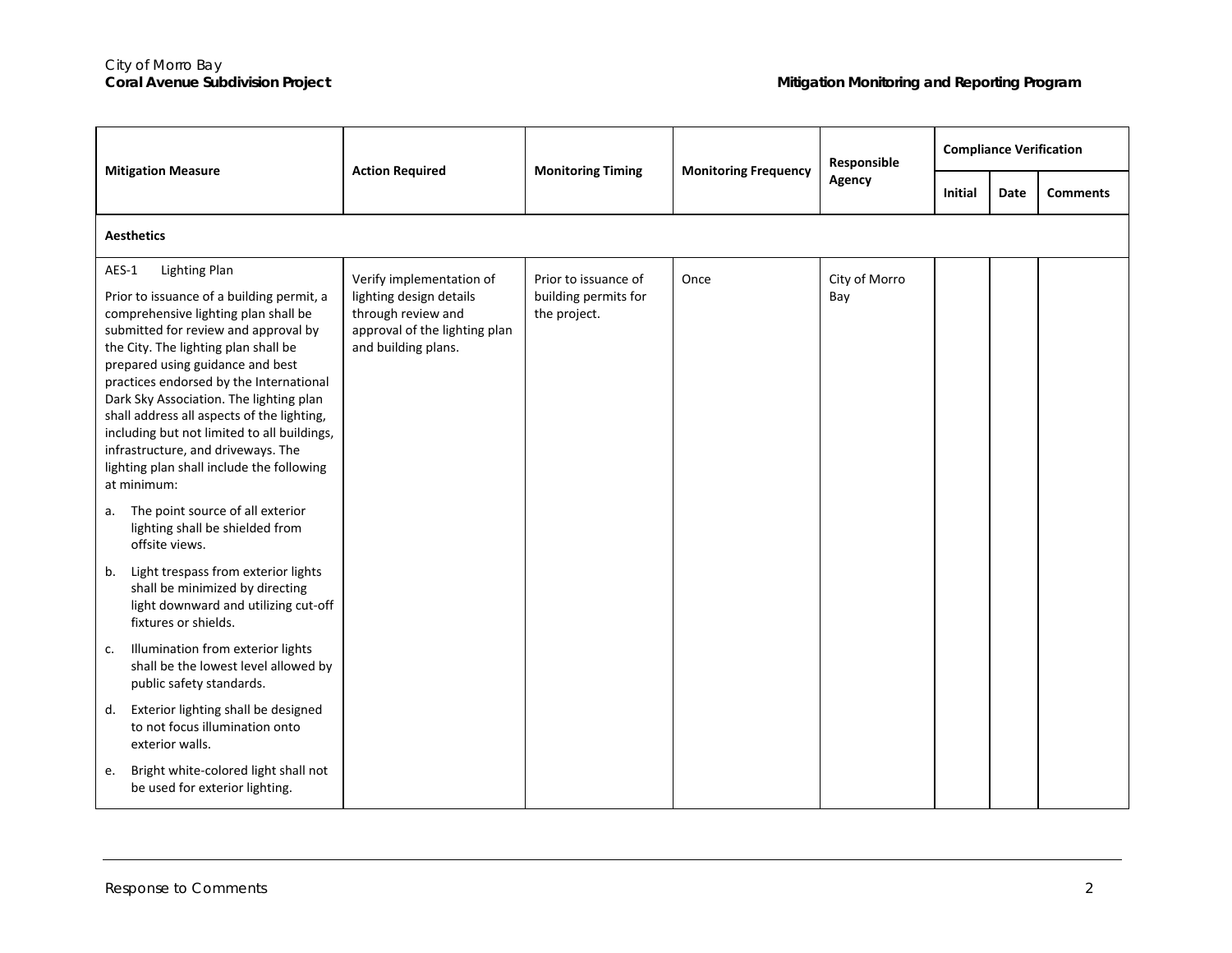| <b>Mitigation Measure</b>                                                                                                                                                                                                                                                                                                                                                                                                                                                                                                                                                                                                                                                                                                                                                                                                                                                                                                                                                                                                                    | <b>Action Required</b>                                                                                                                                                                                                              | <b>Monitoring Timing</b>                                                                                                                                                                                 | <b>Monitoring Frequency</b>                                                                                                                    | Responsible<br>Agency | <b>Compliance Verification</b> |             |                 |  |  |
|----------------------------------------------------------------------------------------------------------------------------------------------------------------------------------------------------------------------------------------------------------------------------------------------------------------------------------------------------------------------------------------------------------------------------------------------------------------------------------------------------------------------------------------------------------------------------------------------------------------------------------------------------------------------------------------------------------------------------------------------------------------------------------------------------------------------------------------------------------------------------------------------------------------------------------------------------------------------------------------------------------------------------------------------|-------------------------------------------------------------------------------------------------------------------------------------------------------------------------------------------------------------------------------------|----------------------------------------------------------------------------------------------------------------------------------------------------------------------------------------------------------|------------------------------------------------------------------------------------------------------------------------------------------------|-----------------------|--------------------------------|-------------|-----------------|--|--|
|                                                                                                                                                                                                                                                                                                                                                                                                                                                                                                                                                                                                                                                                                                                                                                                                                                                                                                                                                                                                                                              |                                                                                                                                                                                                                                     |                                                                                                                                                                                                          |                                                                                                                                                |                       | <b>Initial</b>                 | <b>Date</b> | <b>Comments</b> |  |  |
| <b>Biological Resources</b>                                                                                                                                                                                                                                                                                                                                                                                                                                                                                                                                                                                                                                                                                                                                                                                                                                                                                                                                                                                                                  |                                                                                                                                                                                                                                     |                                                                                                                                                                                                          |                                                                                                                                                |                       |                                |             |                 |  |  |
| <b>Nesting Bird Mitigation</b><br><b>BIO-1</b><br>Vegetation removal and initial site<br>disturbance for any project elements<br>shall be conducted between July 1 and<br>January 31, outside of the nesting<br>season for birds. If vegetation removal<br>would occur during the bird nesting<br>season (February 1 to June 30th),<br>preconstruction nesting bird surveys<br>shall be required to determine if any<br>active nests are present on the project<br>site. If no active nests are found, then<br>no further mitigation shall be required.<br>If any active nests are found that would<br>be impacted by construction, then the<br>nest sites shall be avoided with the<br>establishment of a non-disturbance<br>buffer zone around active nests as<br>determined by a qualified biologist.<br>Nest sites shall be avoided and<br>protected with the non-disturbance<br>buffer zone until the adults and young<br>of the year are no longer reliant on the<br>nest site for survival as determined by a<br>qualified biologist. | Construction and grading<br>plans shall clearly note this<br>measure on applicable<br>sheets, and be clearly visible<br>to contractors and City<br>inspectors.<br>Inspect the site for<br>compliance with the above<br>requirement. | Review of<br>construction and<br>grading plans prior to<br>issuance of building<br>permits for the<br>project. Review of<br>construction<br>monitoring activities<br>throughout project<br>construction. | Review of<br>construction and<br>grading plans: once.<br>Project site<br>inspection:<br>periodically<br>throughout<br>construction activities. | City of Morro<br>Bay  |                                |             |                 |  |  |
| BIO-2<br><b>Tree Replacement</b><br>Eucalyptus trees removed shall be<br>replaced at a ratio of two five-gallon<br>trees, or one 15-gallon tree, for every<br>tree removed. The replacement trees                                                                                                                                                                                                                                                                                                                                                                                                                                                                                                                                                                                                                                                                                                                                                                                                                                            | Review landscape plans and<br>verify implementation of the<br>landscape plan on the<br>project site.                                                                                                                                | Review landscape<br>plans prior to issuance<br>of building permits.<br>Verify implementation<br>of the landscape plan                                                                                    | Review landscape<br>plans: once.<br>Project site inspection<br>to verify<br>implementation of the                                              | City of Morro<br>Bay  |                                |             |                 |  |  |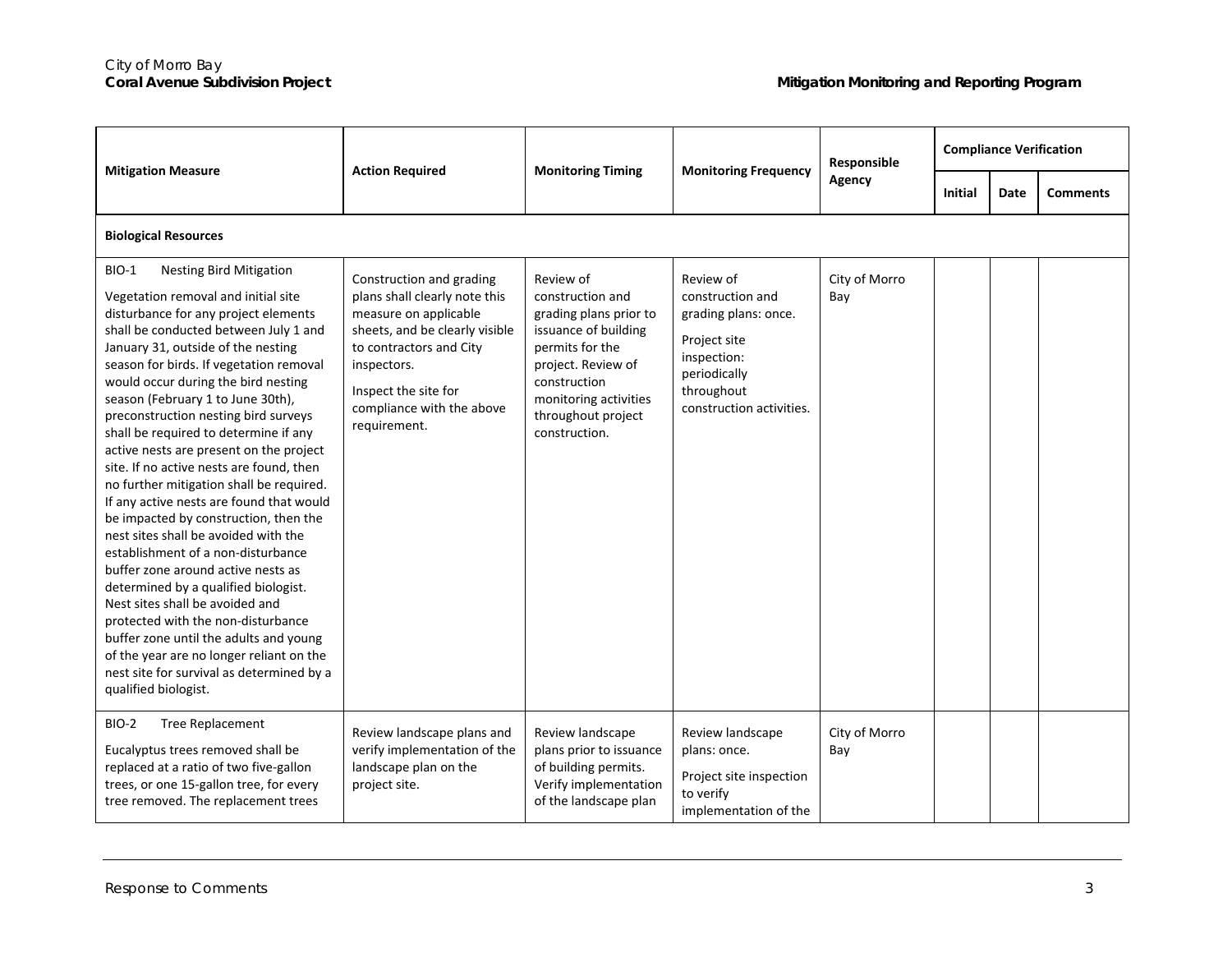| <b>Mitigation Measure</b>                                                                                                                                                                                                                                                                                                                                                                                                                                                                                                                                                                                                                                                                                                                                                     | <b>Action Required</b>                                                                                                                                                                                                           | <b>Monitoring Timing</b>                                                                                                                                                       | <b>Monitoring Frequency</b>                                                                                             | Responsible<br>Agency | <b>Compliance Verification</b> |      |                 |  |
|-------------------------------------------------------------------------------------------------------------------------------------------------------------------------------------------------------------------------------------------------------------------------------------------------------------------------------------------------------------------------------------------------------------------------------------------------------------------------------------------------------------------------------------------------------------------------------------------------------------------------------------------------------------------------------------------------------------------------------------------------------------------------------|----------------------------------------------------------------------------------------------------------------------------------------------------------------------------------------------------------------------------------|--------------------------------------------------------------------------------------------------------------------------------------------------------------------------------|-------------------------------------------------------------------------------------------------------------------------|-----------------------|--------------------------------|------|-----------------|--|
|                                                                                                                                                                                                                                                                                                                                                                                                                                                                                                                                                                                                                                                                                                                                                                               |                                                                                                                                                                                                                                  |                                                                                                                                                                                |                                                                                                                         |                       | <b>Initial</b>                 | Date | <b>Comments</b> |  |
| may be planted on the project site, or<br>on other privately-held lands within the<br>property owners' permission, or<br>presented to the City to plant on public<br>lands. Replacement trees as<br>appropriate for the site shall be<br>incorporated into a landscape plan for<br>the project, and if planted prior to<br>construction of residences, shall be<br>protected during construction to ensure<br>their viability.                                                                                                                                                                                                                                                                                                                                                |                                                                                                                                                                                                                                  | prior to occupancy.                                                                                                                                                            | landscape plan: once.                                                                                                   |                       |                                |      |                 |  |
| <b>Cultural Resources</b>                                                                                                                                                                                                                                                                                                                                                                                                                                                                                                                                                                                                                                                                                                                                                     |                                                                                                                                                                                                                                  |                                                                                                                                                                                |                                                                                                                         |                       |                                |      |                 |  |
| $CUL-1$<br><b>Construction Monitoring</b><br>A qualified archaeologist with<br>experience in Northern Chumash Tribal<br>Cultural materials and paleontologist<br>shall monitor all groundbreaking and<br>earthmoving activities within the<br>project site. In the event that<br>archaeological and historic artifacts are<br>encountered during project<br>construction, all work in the vicinity of<br>the find will be halted until such time as<br>the find is evaluated by a qualified<br>archaeologist and appropriate<br>mitigation (e.g., curation, preservation<br>in place, etc.), if necessary, is<br>implemented. If further testing is<br>required as a result of encounter with<br>archaeological or historic artifacts, a<br>Northern Chumash monitor shall be | Construction and grading<br>plans shall clearly note this<br>measure on applicable<br>sheets, and be clearly visible<br>to contractors and City<br>inspectors. Inspect the site<br>for compliance with the<br>above requirement. | Review grading plans<br>prior to issuance of<br>building permits for<br>the project. Review of<br>construction<br>monitoring activities<br>throughout project<br>construction. | Review grading plans:<br>once.<br>Project site<br>inspection:<br>periodically<br>throughout<br>construction activities. | City of Morro<br>Bay  |                                |      |                 |  |